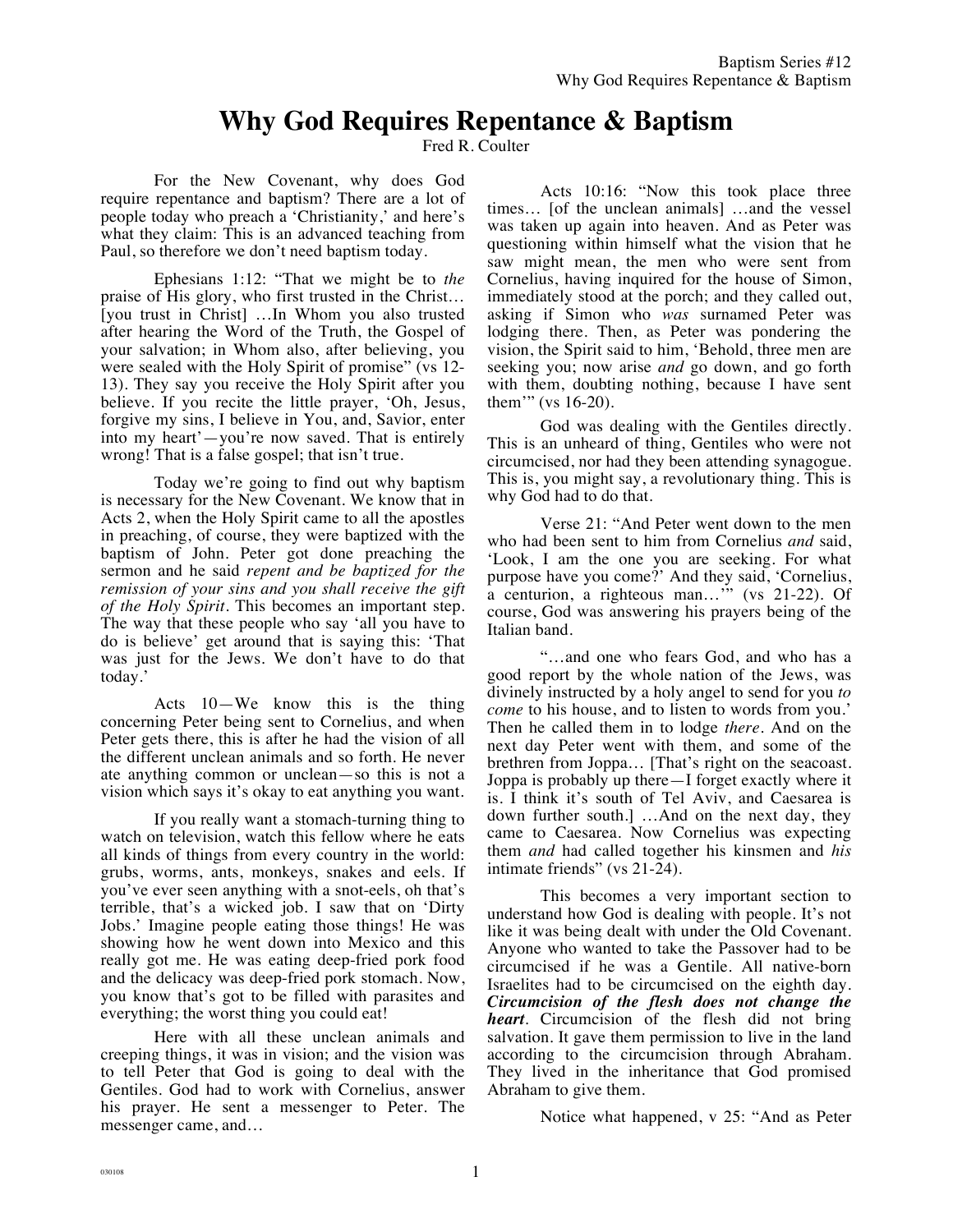was coming in, Cornelius met him *and* fell at *his* feet, worshiping *him*." He said, 'Kiss my ring; kiss my feet. For I am the first Pope.' *NO! It doesn't say that!* The Catholics would really love it to say that, but it doesn't!

Verse 26: "But Peter raised him up, saying, 'Stand up, for I myself am also a man.' And as he was talking with him he went in … [apparently they were talking as they were walking in] …and found many gathered together" (vs 26-27).

Verse 28 is a key, key verse. Important to know and to realize what this means; to understand something of the difference between Judaism and God's way {note sermon series: *Scripturalism vs Judaism.*

Verse 28: "And he said to them, 'You know that it is unlawful for a man who is a Jew to associate with or come near to anyone of another race…."

*Nowhere in the Bible does it say that!* This is a law of Judaism, the oral traditions that the rabbis added to the laws of God. What God was knocking down was the teachings of a man. How were they to treat them under the Old Covenant? *They were to love them as themselves!* And if any stranger wanted to take the Passover or offer and offering—if he was uncircumcised he would have a Jew take it in and offer it; if he was circumcised, he could bring it into the court of the Gentiles and they would take it in and offer it. But they could associate with Gentiles, there was nothing wrong with that. So, this *added* law, that the Jews gave for Judaism, *God was knocking down!* 

"…'But **God has shown me** *that* **no man should be called common or unclean**" (v 28). There's a difference between *common* and *unclean.* Let me explain how the Jews—and this is also another Jewish teaching—made bread; from the *Code of Jewish Law.* If a Jew was making the bread—knead it and pound it and make the bread and it was cooked in a Jewish home in a Jewish oven, *it was clean*. It's not talking about clean or unclean meats. This is talking about just Judaism's version of clean and unclean—nothing to do with clean and unclean meats. Nowhere does the Bible talk about clean or unclean people unless they have a disease or sickness. And there was a way when they were unclean, what they would do when they were healed.

If the bread was made and kneaded in a Jewish home, under the supervision of Jews, but it was a Gentile that was actually handling it, it was 'common'—which meant it could be used for ordinary meals; could not be used for anything on the Sabbath or anything like that.

If bread became unclean it would be this: It was made by a Gentile in a Gentile house or establishment, baked by a Gentile and sold to a Jew. They couldn't eat that because that was unclean bread. This is what it is talking about here. They had various categories of people:

- *common*—would be those who were more Jew-like
- *unclean*—would be those who would be more tribal-like

Let's go on and see what happened here, because this becomes important, v 29: "For this reason, I also came without objection when I was sent for. I ask therefore, for what purpose did you send for me?' And Cornelius said, 'Four days ago I was fasting until this hour, and *at* the ninth hour I was praying in my house; and suddenly a man stood before me in bright apparel, and said, 'Cornelius, your prayer has been heard and your alms have been remembered before God'" (vs 29-31).

That's also important to understand, because an uncircumcised Gentile could not have his prayers answered directly by God. Here he's undoing more of the problems of Judaism.

He was instructed, v 32: "'Now then, send to Joppa and call for Simon who is surnamed Peter; he is lodging by *the* sea in *the* house of Simon, a tanner. When he comes, he will speak to you.' Therefore, I sent for you at once; and you did well to come. So then, we are all present before God to hear all things that have been commanded you by God.' Then Peter opened *his* mouth *and* said, 'Of a truth I perceive that **God is not a respecter of persons**" (vs 32-34). Whereas, the Jews would separate them all out in different categories. This is revolutionary; and God had to do it because Peter had a relapse into Judaism.

Verse 35: "But in every nation the one who fears Him and works righteousness is acceptable to Him. The word that He sent to the children of Israel, preaching the gospel of peace through Jesus Christ (He is Lord of all), You have knowledge of; which declaration came throughout the whole of Judea, beginning from Galilee, after the baptism that John proclaimed, *Concerning* Jesus, Who *was* from Nazareth: how God anointed Him with *the* Holy Spirit and with power, *and* He went about doing good and healing all who were oppressed by the devil, because God was with Him. And we are witnesses of all *the* things that He did, both in the country of the Jews [Judea] and in Jerusalem. They killed Him by hanging *Him* on a tree. *But* God raised Him up the third day, and showed Him openly, not to all the people, but to witnesses who had been chosen before by God, to *those of* us who did eat and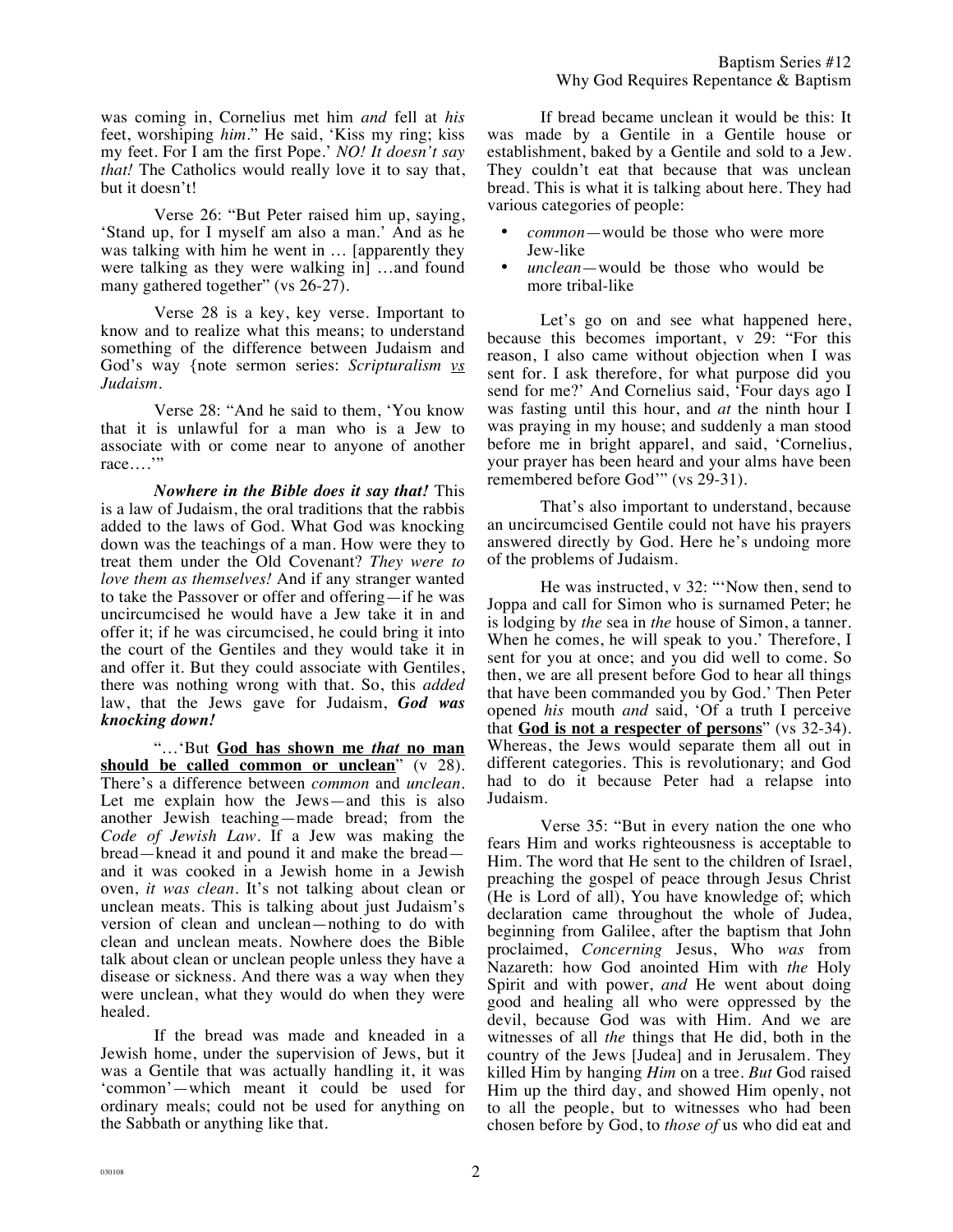drink with Him after He had risen from *the* dead. And He commanded us to preach to the people, and to fully testify that it is He Who has been appointed by God *to be* Judge of *the* living and *the* dead. To Him all the prophets bear witness, *that* everyone who believes in Him receives remission of sins through His name'" (vs 35-43).

Then we have something for the first occurrence. In order for God to completely show that, yes, God was dealing directly with the Gentiles who were not circumcised; and calling them to salvation He did something very special.

Verse 44: "While Peter was still speaking these words, the Holy Spirit came upon all those who were listening to the message. And the believers from the circumcision…" (vs 44-45). That is the circumcision party. The truth is, if God had not done this, there were so many of the Jews who were still steeped in Judaism—had not come out of Judaism—that they would not have gone to the Gentiles to preach. They would have restricted it to just Jews.

Let's see something else, the command that Jesus gave and what they were to do. I don't think it sunk in, because it was 'to the Jews first' then later to the Gentiles.

Matthew 28:18: "And Jesus came *and* spoke to them, saying, 'All authority in heaven and on earth has been given to Me.'" By whose authority was this taking place with Cornelius and those with him? *By the authority of God!* Jesus resurrected ascending to heaven, was God. He had all authority, so He was the one making the change in Acts 10. But it hadn't quite sunk into the thoughts of all the apostles, yet.

Verse 19: "Therefore, go *and* make disciples in all nations, **baptizing** them into the name of the Father, and of the Son, and of the Holy Spirit." They were to go into all nations and baptize. *The command to baptize!* Now, *all nations* doesn't mean just the Jews. Everyone is to be baptized.

Verse 20: "Teaching them to observe all things that I have commanded you…." Even Paul said later on—late in his ministry—that if anyone comes and doesn't preach the sound words of Jesus Christ, you're to withdraw from them. Showing that the teachings of Jesus were to be taught to the Gentiles as well. Because part of the new, modern evangelical belief, without baptism, is that we just take the nice teachings of Paul. No law! No Old Testament! No repentance! *You just believe.* Well, this is quite different—isn't it?

Verse 20: "Teaching them to observe all things that I have commanded you. And lo, I am with you always, *even* until the completion of the age"

- Completion of the age has not happened yet—has it?
- This means we're still going to all nations—doesn't it?
- This means, when God calls anyone, anywhere, regardless of their race—and they have been led to repentance—what are they to do with them?
- *They're to baptize them and teach them the teachings of Jesus!*

Remember, one of the teachings of Jesus was that 'Man shall not live by bread alone but by every Word of God.' When you put all the Scriptures together, you get an entirely different view of what the Bible is teaching. But if you go through and you pick a verse here and you pick a verse there, and you give your opinion of it, and then you make that a statement of belief, then you're going to get yourself in trouble.

Let's see how God put His stamp of authority on preaching and teaching to uncircumcised Gentiles. Then we'll see the 'storm' that came up after that.

Acts 10:44: "While Peter was still speaking these words, the Holy Spirit came upon those who were listening to the message. And the believers from the circumcision **were astonished**…" (vs 44- 45). Why were they astonished? *Well, they remembered when the Holy Spirit came on the Day of Pentecost* (Acts 2); and all the apostles were speaking the inspired message in all the different languages that the Jews spoke where they were scattered throughout the Diaspora. So, they remembered that, and they were just dumbfounded that God would do this with uncircumcised Gentiles! This opened the door of preaching to the Gentiles.

"…they were astonished as many as had come with Peter, that upon the Gentiles also the gift of the Holy Spirit had been poured out" (v 45). What God did was give them the Holy Spirit before they were baptized on a *one-time* basis, not setting a precedent for doing it continuously from then on. On a one-time basis to show and to prove, yes, God was directly dealing with the Gentiles.

Verse 46: "For they heard them speak in *other* languages and magnify God…." These Italians were probably speaking in Aramaic and Hebrew and glorifying God.

"…Then Peter responded *by saying*, 'Can anyone forbid water, that these should not be baptized, who have also received the Holy Spirit as we *did*?'…. [even after that they were baptized]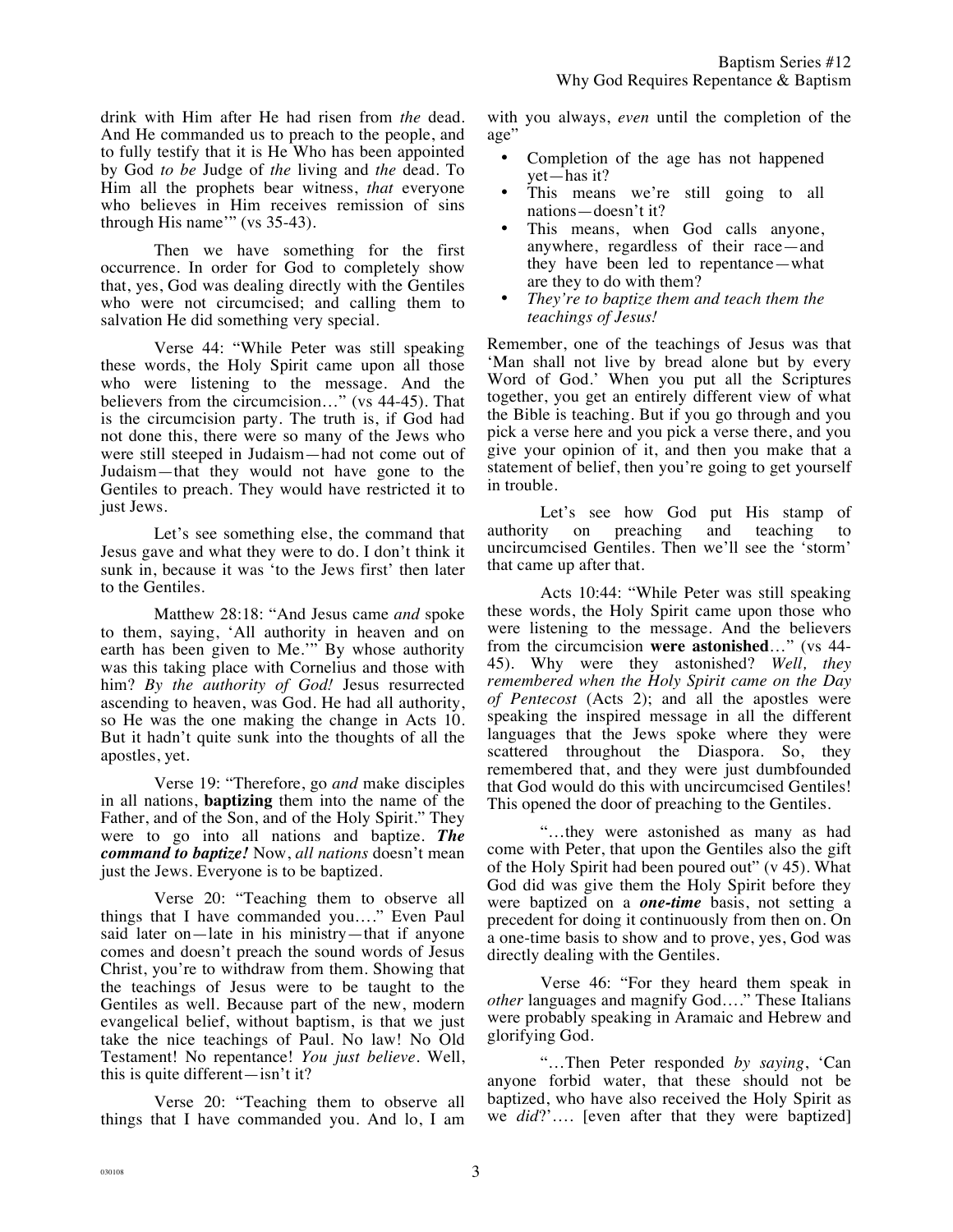…And he commanded them to be baptized in the name of the Lord. Then they besought him to remain *for* a number of days" (vs 46-48)—and, of course, he did.

Look what happened. Whenever you go against the establishment of a manmade religion of Judaism, which God was breaking it right here, you're going to have some hard times. Even those Jews who were converted, they didn't quite get the fact that God was going to deal with the Gentiles directly. After all, they weren't circumcised. That's why the last time we ended up: it's not the circumcision of the flesh, but the circumcision of the heart. And that's very important for the New Covenant. We'll see that in just a bit.

Acts 11:1: "Now the apostles… [the other apostles] …and the brethren who were in Judea heard that the Gentiles had also received the Word of God." I can just imagine what happened. Some of those Jews who were there said, 'I'd better run back and tell everybody what happened down here and tell them what happened with Peter, and God gave the Holy Spirit to the Gentiles.' So, they heard it.

Verse 2: "And when Peter went up to Jerusalem, those of *the* circumcision… [that means the circumcision party] …disputed with him." They were still clinging to the **manmade** law: you shall not keep company with an uncircumcised Gentile. That is not going to contaminate anyone spiritually, because it's of the heart and of the mind and not of the flesh.

Verse 3: "Saying, 'You went in to men who were uncircumcised and did eat with them.'" They were confronting him. They said, 'Peter, don't you know any better than that? Don't you know that we've never done that? Don't you know that we have always had all the Gentiles circumcised?'

Verse 4: "But Peter related *the event* from the beginning and expounded *everything* in order to them, saying…" (vs 3-4). Then he told them what it was all about—explained the whole thing. You can read that.

Verse 15: "And when I began to speak, the Holy Spirit came upon them, even as *it* also *came* upon us in *the* beginning. Then I remembered the word of *the* Lord, how He had said, 'John indeed baptized with water, but you shall be baptized with *the* Holy Spirit.' Therefore, if God also gave them the same gift that *was given* to us, who believed on the Lord Jesus Christ, who was I *to dissent*? Do I have the power to forbid God?" (vs 15-17). That's why this is recorded here—so we know it however, this did not change completely the minds of those who were steeped in Judaism.

Verse 18: "And after hearing these things, they were silent; and they glorified God, saying, 'Then to the Gentiles also has God indeed granted repentance unto life.'"

Let's see another example of baptism. We're going to see, I think, a very important principle concerning baptism, and the end result of baptism is to receive the Holy Spirit. It's not recorded any other time that the Holy Spirit came before they were baptized, except in the instance of Cornelius to open the door and pave the way for what needed to be done. But then they would baptize after they had repented, after the preaching. But just like everything else, sometimes the first time God does something that is entirely different, He has got to show the way.

Acts 19:1: "Now it came to pass *that* while Apollos was in Corinth, Paul traveled through the upper parts *and* came to Ephesus; and when he found certain disciples, He said to them, 'Did you receive *the* Holy Spirit after you believed?'…." (vs 1-2). Hmmm, very interesting, because where we started out the premise was: if you believe, you receive the Holy Spirit. That's what certain people believe. *But it's not true!* 

Paul was asking the question: "…'Have you received the Holy Spirit after you believed?'…. [notice their answer]: …And they said to him, 'We have not even heard that *there* is a Holy Spirit.' Then he said to them, 'Unto what, then, were you baptized?' And they said, 'Unto the baptism of John'" (vs 2-3). They had already been baptized. But if you don't receive the Holy Spirit after being baptized, then what we're going to see is you need to be baptized again.

- believing leads to repentance
- repentance leads to baptism
- baptism leads to the Holy Spirit

Verse 4: "And Paul said, 'John truly baptized *with* a baptism unto repentance, saying to the people that they should believe in Him Who was coming after him—that is, in Jesus, the Christ.' And after hearing this, they were baptized into the name of the Lord Jesus. Now when Paul laid *his* hands on them, the Holy Spirit came upon them, and they spoke with *other* languages and prophesied" (vs 4-6).

This was to show Paul that he was to stay there in Ephesus and preach, which he did for three years. Here we have a very important section which tells us that if you've been baptized and you don't have the Holy Spirit you've got to be baptized again to receive the Holy Spirit.

Verse 7: "And all the men were about twelve. Then he entered into the synagogue…" (vs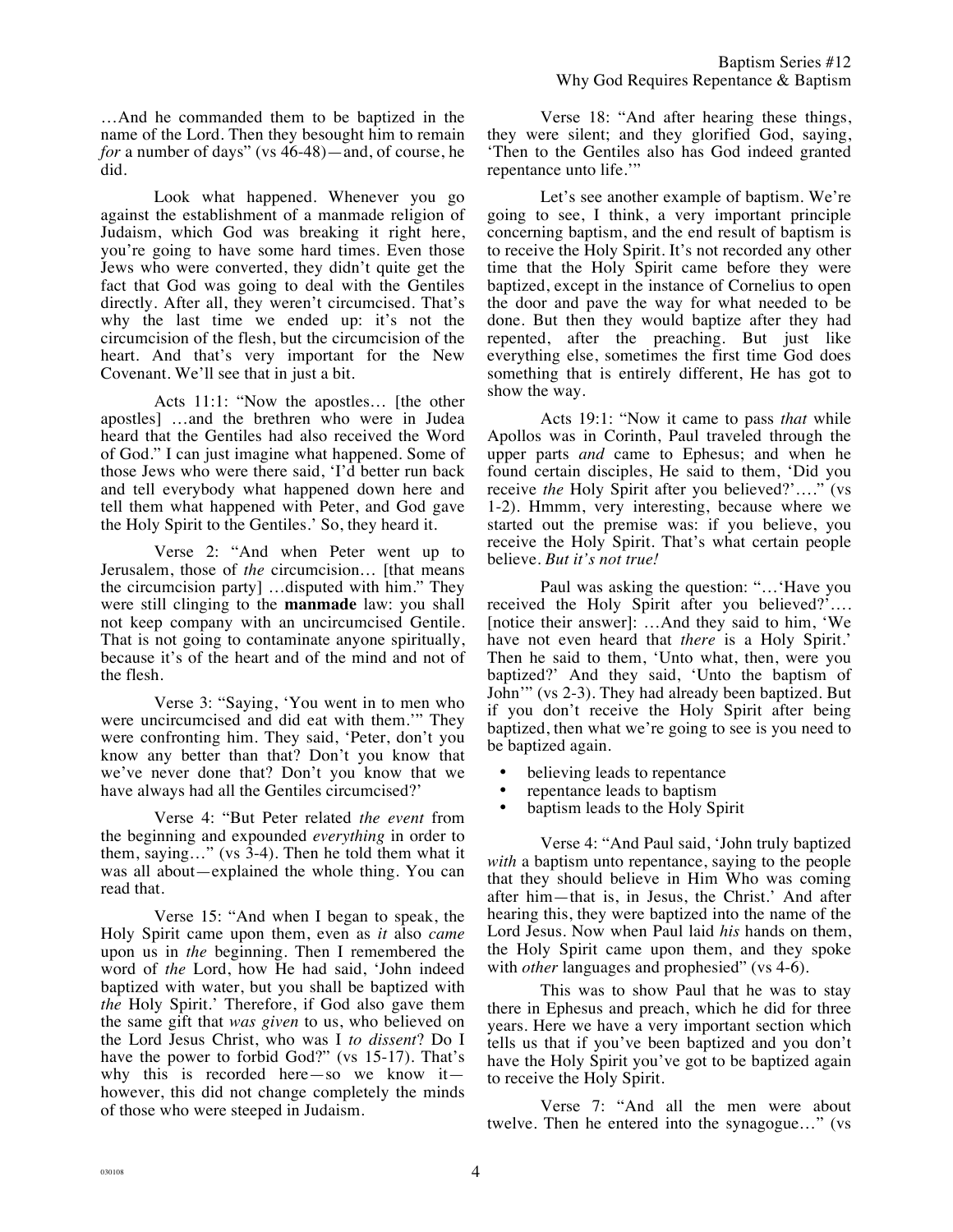7-8)—and so forth, and you can read the rest of it.

Repentance, baptism, receiving the Holy Spirit all has to do with justification. And this is entirely different than the Old Testament circumcision and offering animal sacrifices for justification in case of sin. And back then, as long as they (the men) were circumcised, they could keep the Passover. But now it's entirely different. You have to have the *circumcision of the heart and mind* and you have to be baptized and have the Holy Spirit to take the Passover—entirely different!

Galatians 2:11—here we have Paul's rebuke of Peter, when Peter regressed back. "But when Peter came to Antioch, I withstood him to *his* face because he was to be condemned…" That's how serious this whole issue was. Now this becomes important to understand: Who was Peter? *Peter was one of the leading apostles*—Peter, James and John. Peter was the one who was more of the spokesman. So, you could say that Peter was one of the leading apostles. Who was Paul? *Paul was called later and he said he was the last of the apostles, and considered himself to be the least of the apostles.* When we have Paul rebuking Peter, it's over a point of Truth and you can see there was no rank as to who was the big 'mucky-muck' among the apostles. The Truth of God was the important thing.

Verse 12: "For before certain *ones* came from James…"—the brother of Jesus, unfortunately yielded to the circumcision party and that caused a lot of problems later on up in Jerusalem. But if you come from Jerusalem with the authority of James:

"…he was eating with the Gentiles…." (v 12). Remember what the problem was? *You cannot associate with or come into the house of one, or eat with Gentiles*—a law of Judaism. Peter had learned the lesson from Acts 10. He was eating with the Gentiles—no problem! No difficulty!

"…However, when they came, he drew back and separated himself *from the Gentiles*, being afraid of those of *the* circumcision *party*" (v 12).

A little political pressure here. Here's some politics involved. Those from James came down and said, 'We're from James, what are you doing eating with these Gentiles? Up in Jerusalem we don't do that. We still separate.' Jerusalem had a problem.

Verse 13: "And the rest of *the* Jews joined him in *this* hypocritical act, insomuch that even Barnabas was carried away with their hypocrisy…. [And Barnabas was one of the other apostles to the Gentiles. Remember, Paul and Barnabas went out together.] … But when I saw that they did not walk uprightly according to the Truth of the Gospel…" (vs 13-14).

What was the 'Truth of the Gospel'? *That I should call no man common or unclean.* That you could go in and associate with them. If they were baptized, had received the Holy Spirit, they had the *circumcision of the heart.* This becomes important and we will see why you need the circumcision of the heart. And that's so important because there are many people who get into self-improvement things:

- they can improve
- they can change
- they can make amendments to their life<br>• they can discipline themselves
- they can discipline themselves

But that's not the way of conversion. *Conversion only comes from God's Holy Spirit!* And conversion only comes with repentance and baptism. We will see the reason for baptism before we're done here.

Verse 14: "I said to Peter in the presence of them all… [This is very embarrassing, wouldn't you think?] …'If you, being a Jew, are living like the Gentiles… [that is associating and eating] …with the Gentiles… [and anyone] …and not according to Judaism… [There is the key, and that's what it is in the Greek: *Judaism!* Not a Law of God. Nowhere did God say you shall not eat with the Gentiles.] …why do you compel the Gentiles to Judaize?'"

'Judaize' means *you go eat over there, because you're not circumcised; while we eat over here because we are called and we are the special people of God, and you Gentiles are second-rate citizens*—which they were in the synagogue. They had a special place for Gentiles—proselytes, as they were called. And even though they were circumcised, they couldn't associate with Jews in the synagogue, so they had the place for the Jewish men, the circumcised Gentiles, and then the women were in the back. Things are a little different today aren't they?

You have the same thing with Judaism today—the Orthodox Jews. That's why you need *Code of Jewish Law.* You need to read that in order to understand what it really means *Judaism* or *Judaism and Jewish law*—and what it is to *Judaize*. The Jews say that Judaism is everything in the Old Testament. Protestants come here and they say, 'Compel the Gentiles to Judaize. We're all Gentiles and that means everything in the Old Testament is done away.' *No!* And I bettcha if you asked them, 'Have you ever read *Code of Jewish Law*?'

It is part frustration when you read it, part stupidity, part hilarious when you come to the laws they have for the Sabbath; and other ones when you come to what they do on Atonement, where they take a white chicken and they kill it and then they circle the white chicken over their heads so that they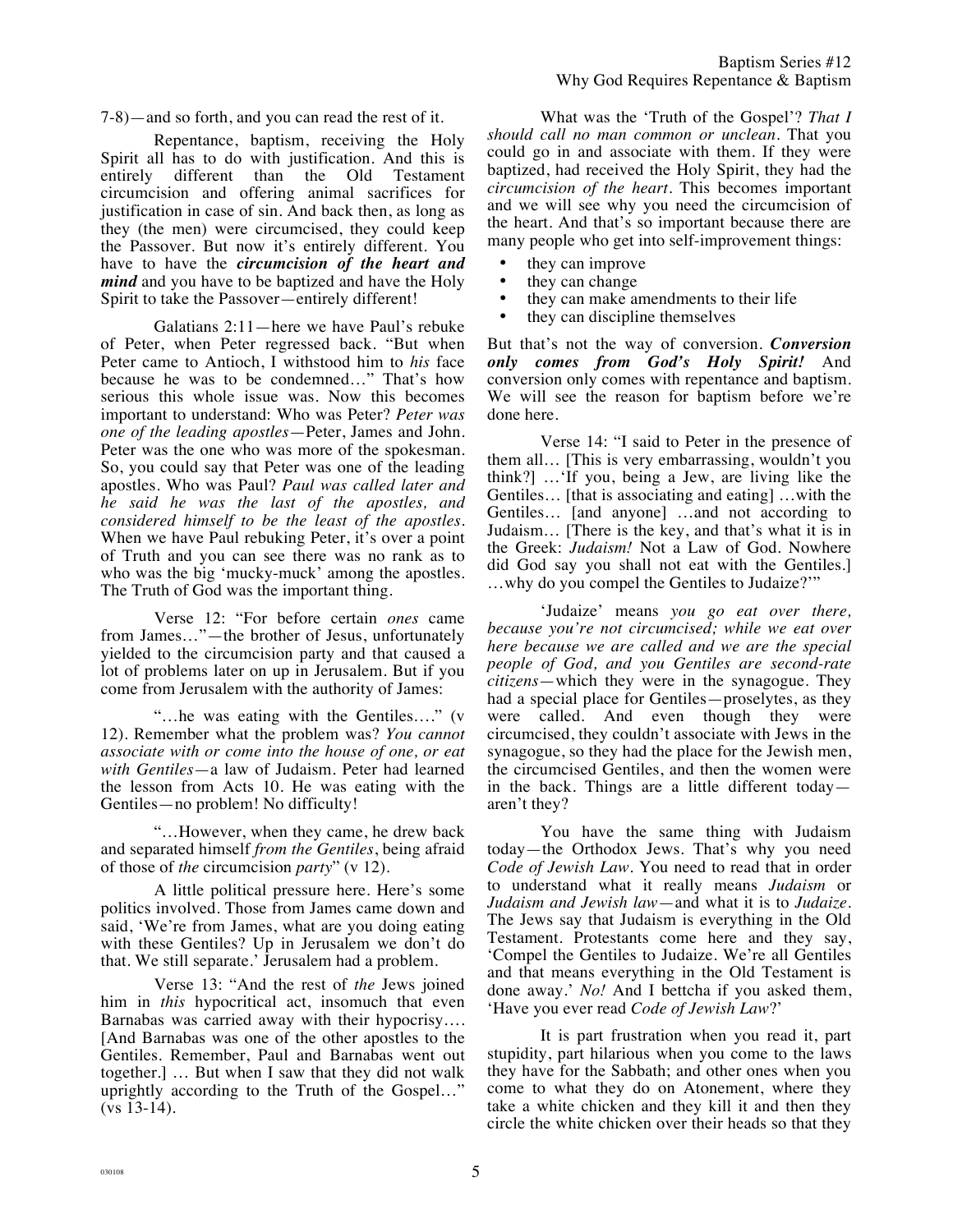have forgiveness of sin and atonement. *No!* Don't believe in Jesus. Don't get baptized. *No!* Get a white chicken, sacrifice it and whirl it around your head.

And I remember when we were watching the news, Doris said, 'Look at that! A white chicken around his head. Do they really do that?' I said, 'Yeah.' You find that in the *Code of Jewish Law*. Now it's about a thousand pages thick, with thousand and thousands of laws and prayers. And if you saw a Gentile that was a giant, you were to say a certain prayer, and say, 'God, have mercy on him.' And if you saw a Gentile who was a midget, you had to say another prayer.

"…why do you compel the Gentiles to Judaize" (v 14). In other words, 'you're uncircumcised, you have no business being with us Jews. You go eat over there!' Paul couldn't let this go.

Verse 15: "We who are Jews by nature—and not sinners of *the* Gentiles—Knowing that a man is not justified by works of law…'" (vs 15-16). The tragic mistake that all the translators of the Bible have made is this: Knowing that a man is not justified by the works of the law, the Greek does not read that. It is 'works of law'—referring to which law? *The laws of Judaism for justification—*or—as long as the temple stood, the law of sacrifices for justification. But that only justified you to the temple. Since God is dealing directly with you, as we saw God was dealing directly with the Gentiles, the whole situation has entirely changed. There has to be repentance, baptism and remission of sins.

Verse 16: "Knowing that a man is not justified by works of law… [see footnote in *FV*  Bible] …but through *the* faith of Jesus Christ…" What is *the faith of Jesus*?

- you believe that He is Savior
- you repent of your sins
- you are baptized
- you receive the Holy Spirit
- you are justified to God the Father in heaven above

What law is that? *It's no law!* You repent because it's of the heart. You are baptized because then you enter into a covenant relationship with God and God is directly dealing with you. Yes, you do keep the commandments of God, because God says so and we ought to, and we cannot continue in a state of justification if we're living in sin. There you have the whole thing.

## (go to the next track)

Because it is only through the sacrifice of Christ and His shed blood and your standing with God in order then to have contact with God. It's not just a matter of modifying your behavior; attending a church; being in a certain place; separating yourself, as with the Jews, from Gentiles. None of that makes you right with God, because it's the inner mind and the inner heart that needs to be changed, and that can only be changed by faith and belief.

Verse 16: "Knowing that a man is not justified by works of law, but through *the* faith of Jesus Christ, we also have believed in Christ Jesus in order that we might be justified by *the* faith of Christ, and not by works of law…" Yet, that's what they did prior to Christ being resurrected from the dead. They went to the temple, they offered the sacrifices, but that didn't justify them to God, it only justified them to the temple.

"…because by works of law shall no flesh be justified..." (v 16). Just remember, it's simply this way:

- *No work of any law* can replace the death, the shed blood and the resurrection of Jesus Christ.
- *No law can replace repentance* of sin from the heart, and baptism and the receiving of the Holy Spirit.

Verse 17: "Now then, if we are seeking to be justified in Christ, *and* we ourselves are found to be sinners, *is* Christ then *the* minister of sin? MAY IT NEVER BE!" Because that's what they were doing. They were sinning by separating, because that was not obtaining justification with Christ. That was following the teachings and edicts of men, which is sin.

Verse 18: "For if I build again those things that I destroyed, I am making myself a transgressor." Christ doesn't approve that. So, this tells you an awful lot about tradition, traditions of the: Jews, Catholics, Protestants, Islam, Hinduism and Buddhism—all of that combined.

Verse 19: "For I through law died to law…" How did he die to law? *Through baptism!* He died, not to the keeping of the commandments of God, but to the laws of justification that were under the Old Covenant and in Judaism—*both!* He died to it.

"…in order that I may live to God…. [here becomes part of the key of baptism]: …**I have been crucified with Christ, yet I live.** *Indeed,* **it is no longer I; but Christ lives in me**…." (vs 19-20).

That's a whole total different spiritual operation. The operation of the laws of justification by works had nothing to do with the heart, had nothing to do with eternal salvation. Therefore, you cannot achieve eternal salvation by doing the things which were never meant to do it. You have to follow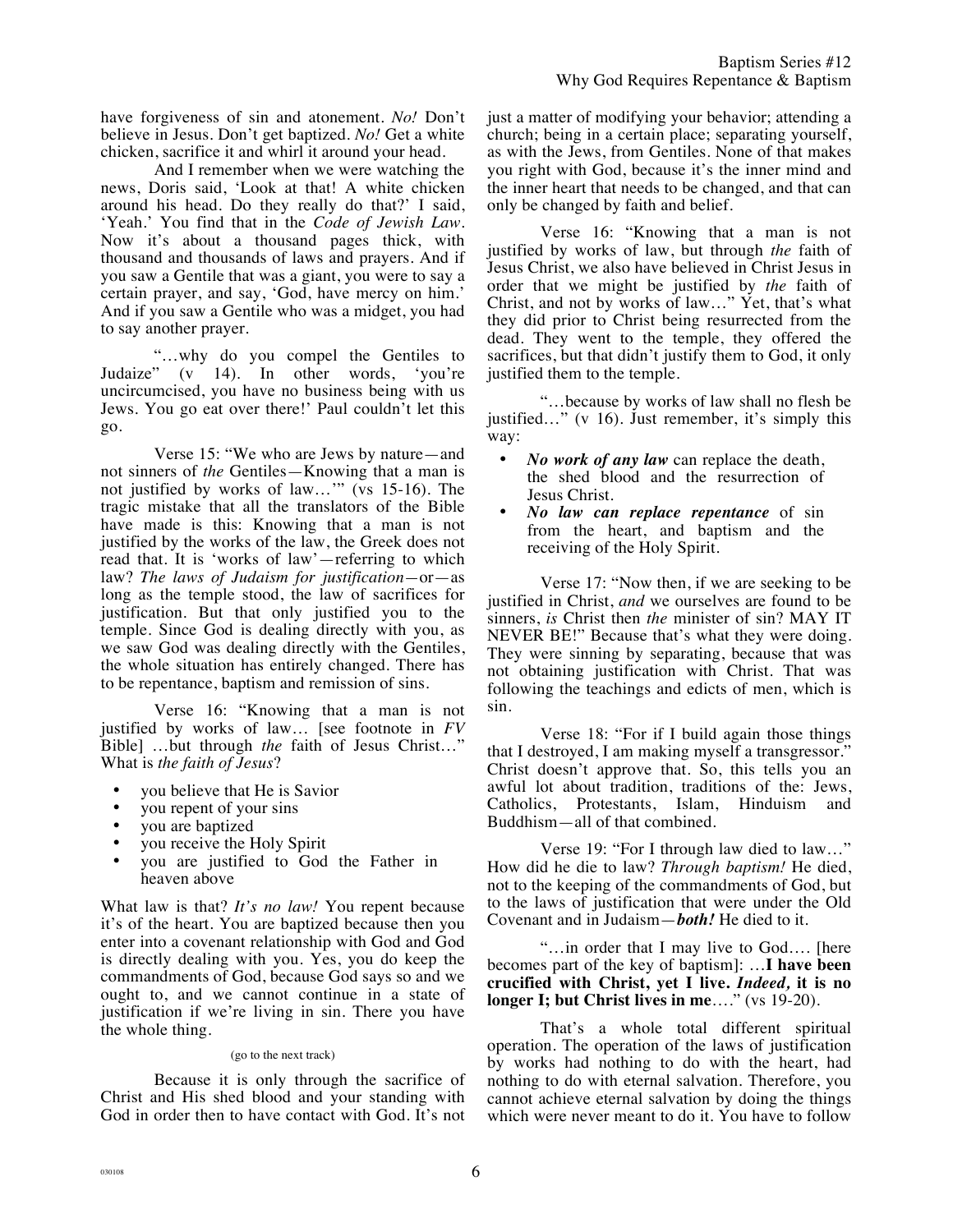what Christ shows here.

Verse 20: "I have been crucified with Christ, yet I live. *Indeed,* it is no longer I; but Christ lives in me For *the life* that I am now living in *the* flesh, I live by faith—that *very faith* of the Son of God, Who loved me and gave Himself for me…. [that's all a part of *spiritual justification*] …I do not nullify the grace of God…if righteousness… [which can also mean, in this case, justification, because that's what it's talking about] …*is* through *works of* law, then Christ died in vain" (vs 20-21). Then you could do it yourself, you wouldn't need the sacrifice of Christ.

Let's see how all of this applies and works together, because this becomes very important to understand. We've already covered a part of this, but we need to review it so we can understand what is happening here.

Romans 3:3: "For what if some did not believe?…." You can read the Old Testament, there were Jews who didn't believe; they apostatized, they didn't believe God even in the Old Testament; they didn't believe that Jesus was the Savior, the Messiah.

"…Shall their unbelief nullify the faithfulness of God?" (v 3). Just because some people might have the Bible, but they don't believe it, does that mean that God doesn't exist? Does that mean that it nullifies that God's promises are no longer applicable? *No!*

Verse 4: "MAY IT NEVER BE! Rather, **let God be true but every man a liar,** exactly as it is written… [here is what we need to look at]: …'That You [God] might be justified in Your words, and might overcome [the evil one] when You are being judged *by men.*'" A very important translation in the Greek. It is in the passive—when 'You, God, are judged by men,' or are 'being judged by men.'

How do people judge God? *Well, part of it is, that when people think they are so good*, or they have a good attitude, or they have what they think is good, and they come to God and say, 'God, because I think this is really good, You have to accept it.' Or like with the Jews, and the laws of Judaism, they say, 'Oh, because we thought of these and these are really good, God, You've got to accept them.' If God doesn't accept them, well then they get mad at God.

You could take this when you're being judged of God, someone will say, 'Oh well, the Bible can't be the Word of God, the Bible's filled with myths. And everyone I've ever known that's been religious, it's nonsense!' It's like one of the books that's just been written by an atheist called *The God Delusion.* And he gets after the Catholic Church, which is mostly what he's angry at. Well, I can see why he would be angry at the Catholic Church and the things that they do, because they have nothing to do with God whatsoever. He judges God by what men do.

- Does that do away with the faithfulness of God?
- Does that do away with the laws of God?<br>• Does that do away with sin?
- Does that do away with sin?
- Does that do away with the need to repent?<br>• Does that do away with the need to be
- Does that do away with the need to be baptized?
- *NO!*

Verse 5: "But if our unrighteousness brings to reality God's righteousness, what shall we say?…." You look out into the world and what do you see?

- murder
- sin
- adultery
- pedophilia
- lying
- cheating
- stealing

and all of these things happen on a daily basis.

I talked to a woman who used to work in an emergency room at a hospital, and she told me if you want to see all the dregs of the world, go spend Friday and Saturday night at the hospital: stabbings, looting, drugs, overdose, accidents—all come into the emergency room. That'll give you an eye opening as to what human nature's all about and what people do—yes, indeed! And those things all happen because *people sin!* What does that do, when you see all of that sin, or unrighteousness? *It brings to reality the righteousness of God and His laws and His commandments and His goodness,* that there's got to be a better way than what's passing through the emergency room here at the hospital—or whatever the circumstances are in anyone's life.

"…what shall we say? *Is* God unrighteous to inflict His wrath?"…. (v 5). People say, 'Oh, why would God do that?' I mean, you can read Ezek. 9 and there will be some people come unglued and say—when God said go in and kill all of the young and old, men and women, children, spare none— 'God is evil.' Well, they never think about how people have turned their backs on God, live their lives in sin, lifted up their nose—like some sort of haughty person—and walk away from God; or say, 'God doesn't exist.' God is going to judge. People don't think about what they do to God, they only think about what happens when they're judged by God because they sin. And then something happens because they're sinning. What happens when people reach to the depths of sin and there is nothing left?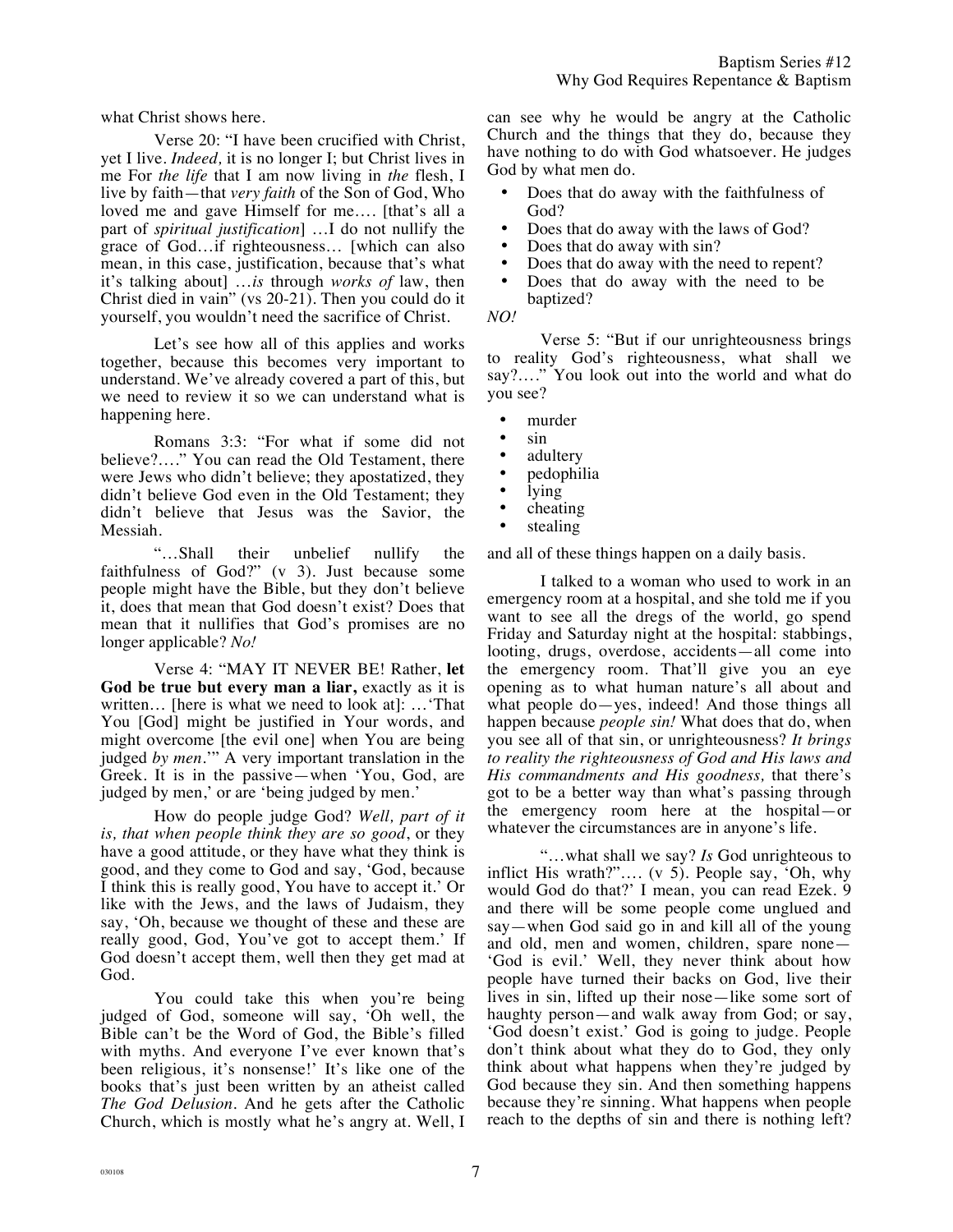*The ones who are doing what is right repent and come to God*—which then is the first step.

"…*Is* God unrighteous to inflict His wrath? (I am speaking according to man's view)" (v 5). They don't like it. Why did God drown all those people in the Flood? *Everyone was wicked and evil and corrupting God's way, and God was living on the earth with human beings!* So, people will say, 'If God would come down and tell me what to do. I'd do it.' *No, you wouldn't!* You'd find another excuse not to do it. So He judged them.

Verse 6: "MAY IT NEVER BE!… [that God is unrighteous] …Otherwise, how shall God judge the world?" If there were never any consequences for sin, how would you ever learn what is right from wrong? You'd never learn. If everything you did was like a video game and you popped back to life and everything was just fine, you'd never know about sin—right and wrong, good and evil. And that's why God has put those laws so they automatically happen.

Verse 7: "For if, by my falsehood, the truth of God has shown itself *to be* supremely great, to His glory, why am I still being judged as a sinner?…. [the Jews were saying (Gal. 2)] …But not, according as we are being blasphemously charged, and according as some are affirming *that* we say, 'Let us practice evil things in order that good things may come.' Their condemnation is deserved"  $(vs 7-8)$ .

Isn't that always what happens? When people steal, do they know they're stealing? *Yes!* What happens when they get caught? *Oh well, I didn't know;* or *I was just with this person, I wasn't doing it.* Why were you in there stealing? *He has all this money and we don't have anything, and why does he deserve to have all of this, so we just took it because it's due us.* Rather than saying stealing is wrong. You can take an apply that to any of the laws of God.

- Why do you have another god before you when the true God is the only One Who can really work in your life?
- Why do you make idols and bow down and worship them when God says don't do it?
- Why do you take the name of God in vain—not only in swearing and cursing but following false religions?
- Why do you reject the Sabbath to keep Sunday for Protestants and Catholics and keep Friday for the Muslims and the Buddhist and Hindus don't have any day, but they go along with Sunday because that's all a part of it?

I've talked to those who used to be Hindus and they say the Hindus just take any religion that comes along and if they want to add it to Hinduism, they add it to Hinduism. And they gave an example. To the pagan goddess in Hinduism, they would come and give an offering of a coconut, where they would break the coconut open and then they would pour the milk out as an offering to the Indian goddess. Well, the Catholics, in India, have allowed the Indians, who are supposedly Catholics, to do the same thing to the statue of the virgin Mary. Perfect example: 'Let us practice evil things in order that good things may come.'

Verse 9: "What then? Are we of ourselves better? Not at all! For we have already charged both Jews and Gentiles—ALL—*with* being under sin." Everyone is under sin because they have sinned against God. The only way out of sin is through

- Jesus Christ
- repentance
- baptism
- receiving the Holy Spirit of God

Now I'm going to read to you the evening news, if you'll bear with me, v 10: "Exactly as it is written: 'For there is not a righteous one—**not even one!**" Hmmm! Sounds like candidates for political office—doesn't it? Sounds like priests and popes doesn't it? It sounds like the 'ne'r-do-wells on the street and the homeless—doesn't it?

Verse 11: "There is not one who understands; there is not one who seeks after God. They have all gone out of the way; together they have *all* become depraved. There is not *even* one who is practicing kindness. No, there is not so much as one! Their throats *are* like an open grave; with their tongues they have used deceit; *the* venom of asps *is* under their lips" (vs 11-13). You can apply any name you want there. I'm thinking of some politicians.

Verse 12: "Whose mouths are full of cursing and bitterness; their feet *are* swift to shed blood; destruction and misery *are* in their ways; and *the* way of peace they have not known. **There is no fear of God before their eyes**" (vs 12-18). That's the state of human beings.

God has provided a way. He summarizes this, v 19: "Now then, we know that whatever the law says, it speaks to those who are under the law, so that every mouth may be stopped, and all the world may become guilty before God." Who's under sin? *The whole world!* The world 'lies in wickedness!' (1-John 5:21). All the world is under sin.

Verse 20: "Therefore, by works of law there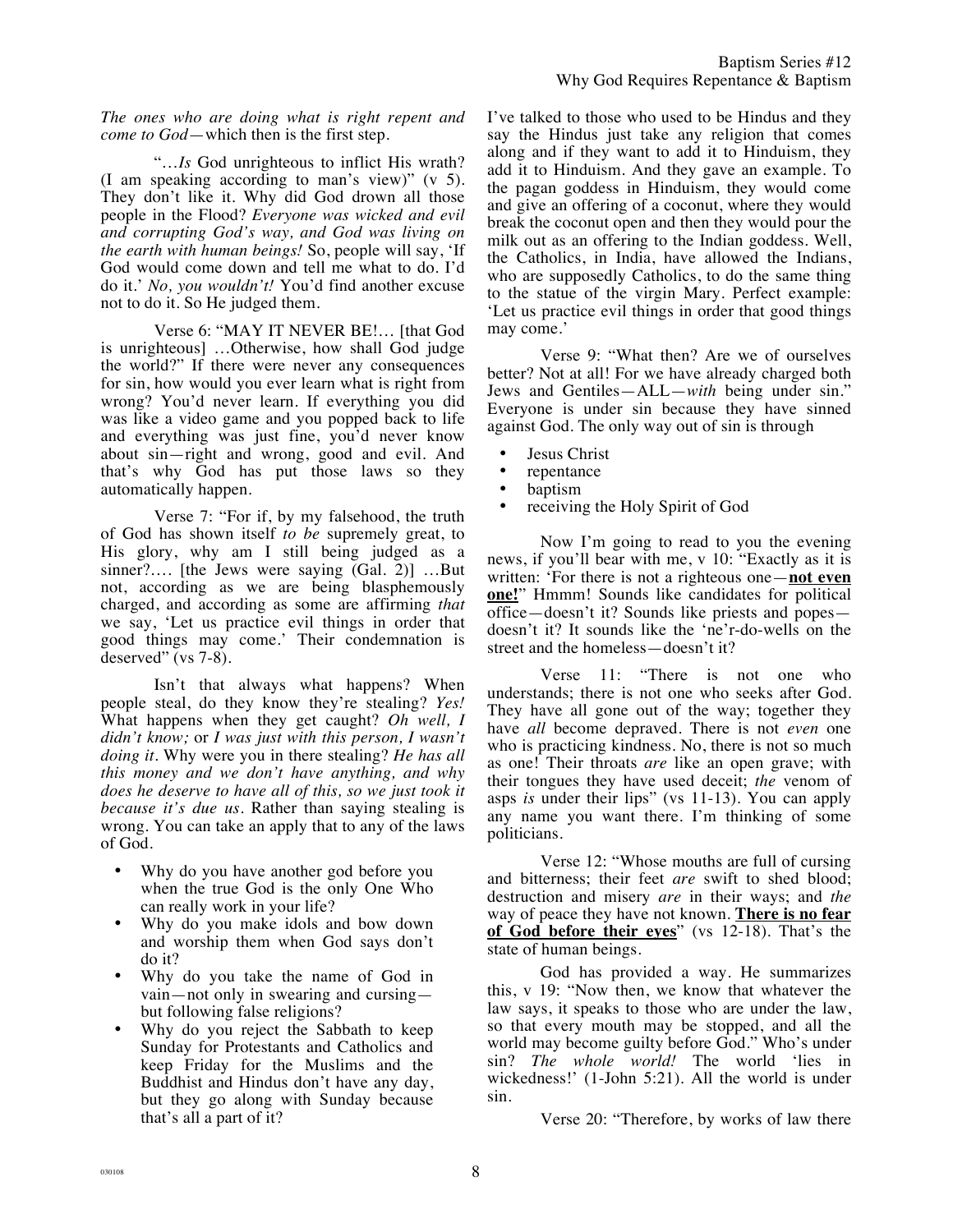shall no flesh be justified before Him; for through *the* law *is the* knowledge of sin." He explains a very important thing, which the *King James Version* is absolutely the worst translated verse in the New Testament, and it has caused no untold end to confusion about keeping the commandments of God.

Here is the right translation, v 21: "But now, *the* righteousness of God… [justification] …*that is* separate from law has been revealed…" It's not stated in any law. It's stated in:

- repentance
- belief
- baptism
- and receiving the Holy Spirit—which then is the circumcision of heart

We will understand why baptism is required. It's separate from law. When you read the *King James* it says, 'without the law and the prophets.' That's incorrect, because 'without' means *the absence of.* 'Separate from' means *law is still there, but justification is separate from law.* Hope you understand it. This is the final point. Once you grasp it, you'll understand it.

"…*that is* separate from law has been revealed, being witnessed by the Law and the Prophets; even *the* righteousness… [justification] …of God *that is* through *the* faith of Jesus Christ, toward all and upon all those who believe; for there is no difference. For all have sinned, and come short of the glory of God" (vs 21-23).

If the world is under sin, and all have sinned, and all have come short of the glory of God, how then does one get right with God? So, this does overlap in it, why God requires repentance, baptism and the Holy Spirit. The only way to overcome sin is a *change within*; not a modification of behavior without. You need the modification of behavior without when there is a change within. Here's how it starts, we've covered part of this:

Verse 22: "Even *the* righteousness of God *that is* through *the* faith of Jesus Christ, toward all and upon all those who believe; for there is no difference. For all have sinned, and come short of the glory of God; *but* are being justified freely by His grace through the redemption that *is* in Christ Jesus; Whom God has openly manifested *to be* a propitiation through faith in His blood, in order to demonstrate His righteousness, in respect to the remission of sins that are past…" (vs 22-25). Remember this: *All sins are past!* 

There will be sins in the future. Let me give an example: Tomorrow you may sin. Do you know what that sin is? If you knew exactly what that sin would be, would God forgive you for doing it tomorrow by asking forgiveness today? Let's use an

example: 'God, I know that stealing is wrong, but tomorrow I'm going to rob a bank, please bless me that I'll get lots of money.' *Wouldn't happen!* Catholic Church sells indulgences for money! You can have your sins in the future forgiven. But you see, since you don't know what you're going to sin, and there are choices you have to make—every human being has to make those choices—therefore, when a person sins, whatever the sin is, it immediately becomes in the past. Because as soon as you sin, it's over—past tense.

God does not forgive *future* sin. But when you sin, He will forgive when you repent. But He's not going to forgive you, if say, 'Okay, Lord, I'm going to give \$100,000 to this church and please forgive all my sins in advance for the next five years.' How's that for a deal? The priest would say, 'That's fine!' God would say, 'You're insane!' That's the whole basis of the Catholic system. Have Mardi Gras today and have 40 days of 'Lent' and you're forgiven. On 'Lent' you'll have some ashes put on your forehead. And I never will forget a couple of Catholic politicians who were U.S. Senators, on Ash Wednesday they had to give a news conference and guess what you saw on their forehead, to let everyone know, 'I was righteous and went to the priest today and kept Ash Wednesday.' You've had your reward!

God expects repentance! Repentance means *you turn from your sins.* Let's finish this for the sins that are past—v 26: "Through the forbearance of God; *yes*, to publicly declare His righteousness [justification] in the present time, that He might be just, and the one Who justifies the one who *is* of *the* faith of Jesus." Which we just read about there in Gal. 2.

So, let's review the process here and then we will talk about baptism and circumcision of the heart. Even though we're sinners, even though we may fall into the depths of very deep sin—and of course, the depths of sin is in the eye of the beholder. You can see someone who's in the depths, the grips, of addiction and think: 'Oh, that is really bad. God, I'm so thankful that I am so good.' *You're both in the depths of sin!* You need to have compassion for the one who is in it. But what does God do when someone is in misery and crying out and saying, 'Oh, what am I doing with my life?'

Romans 2:4: "Or do you despise the riches of His kindness and forbearance and long-suffering, not knowing that the graciousness of God leads you to repentance?" God begins working with that sinner to lead them to the consciousness that they need to change, he or she needs to change, and he or she really begins to understand: 'I need God. I am not complete in myself.' That's the whole lesson of human nature. *We are not a complete entity unto*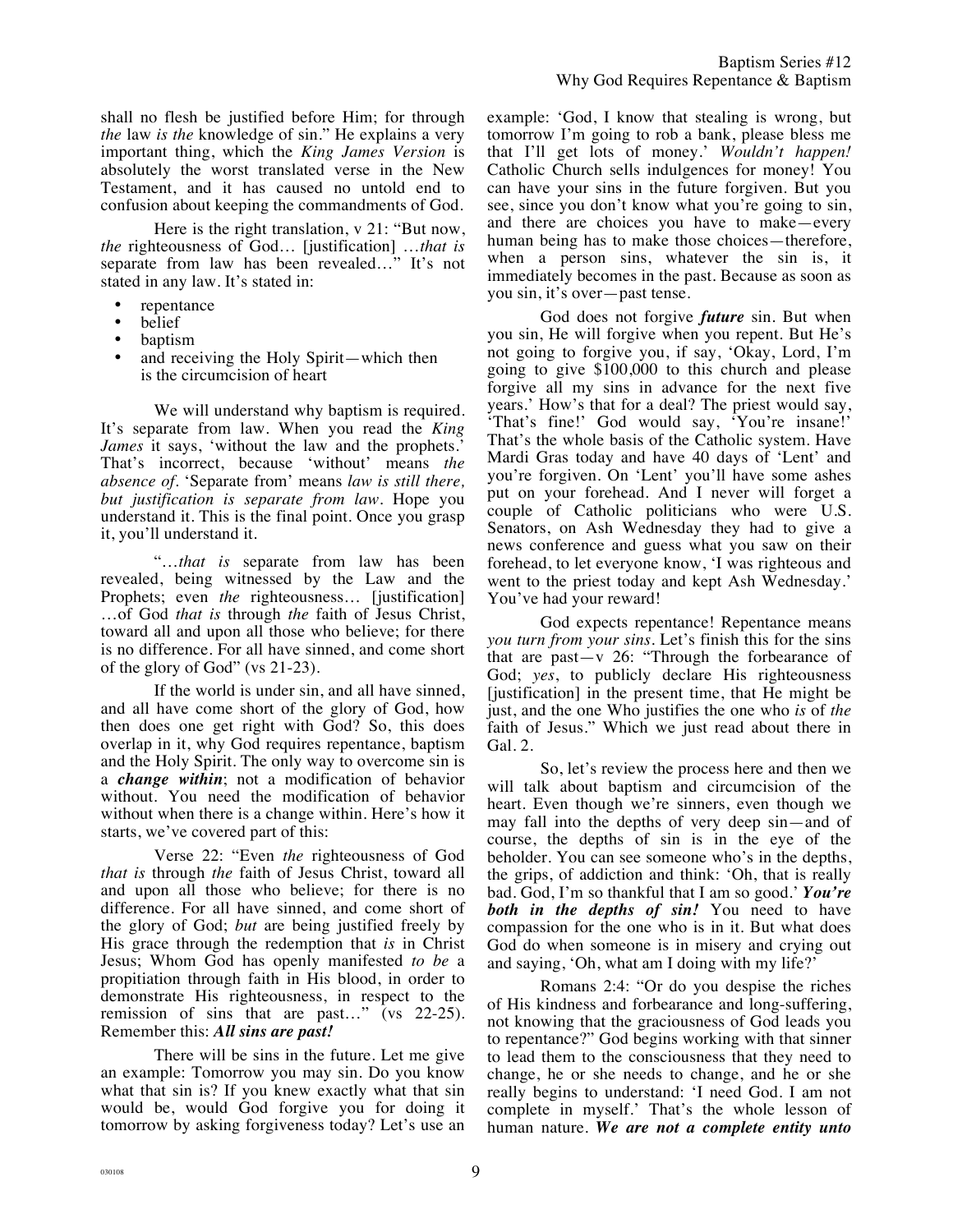*ourselves. We need God! We need His Spirit!* And when a person comes to that point in their life and in their mind, God leads them to repentance and begins to expose their sins for what they are. Be thankful God doesn't reveal all your sins all at once to you, because it would be so overwhelming you couldn't handle it.

Verse 13: "Because the hearers of the law *are* not just before God, but the doers of the law shall be justified." There's repentance. And 'repentance' means *quit sinning; turning around, going the other way.* And that means you are *keeping the law.* But it says "…shall be justified" because the individual has not yet been baptized. That becomes the next step.

Now then, we've already talked about the death of Christ and His shed blood being applied to us (Rom. 3). Let's see about baptism, and why baptism by full water immersion is required. And like I've explained, whenever I baptize I joke with the person and say, 'If I held you under the water you would truly die,' but I don't because this is a symbolic death. And the truth is this: Christ—Who is the Lord God, Creator of Old Testament:

- created all mankind
- judged Adam and Eve
- gave us a nature that was subject to sin because of rejecting God
- died to cover that sin

Christ's crucifixion is personally applied to each repentant sinner] because He's the Savior of all mankind. No one else can be Savior. So, it's not a light thing to say, 'Oh, I believe in Jesus, Yes, forgive my sins. Lord, come into my heart.' Never happen! False!

Because Christ died, you have to die; you enter into a covenant. Now let me explain about a covenant that is different than a testimony. If you have a last will and testament you can change it at anytime you want to before you die. If you enter into a covenant, it can never be changed because you must do something to prove you will do what you have said when the covenant is engaged, which is this:

In order for Christ to bring in the New Covenant, He proved that He would bring it in because He died! Human beings, when they enter into a covenant—when they had animal sacrifices they would take those sacrifices and cut the animals down the middle, lay each half of the animal on each side, making a path. Now, the covenant is not valid until it's ratified, and it's only ratified after the person walks the trail down between the animals and looks at all the guts and blood and everything spilled out there, and declares that if 'I do not keep my word, I will become as these animals.' That's what Christ did back in Gen. 15.

Christ died for us. He demonstrated His love, His loyalty and His willingness by dying. He rose from the dead so we can be justified. We have to demonstrate to God our own personal sacrifice by a symbolic death—just as Jesus died—only it's by baptism. You cannot enter into covenant with God unless you bring the covenant sacrifice of your baptismal death.

Romans 6:1: "What then shall we say? Shall we continue in sin, so that grace may abound?" And there are even those who say today, 'Well, after you've accepted Jesus you can do anything you want and it really doesn't matter, you're still going to be saved.'

Paul says, v 2: "MAY IT NEVER BE! We who died to sin… [How do you die to sin? *By baptism!*] ...how shall we live any longer therein? Or are you ignorant that we, as many as were baptized into Christ Jesus, were baptized into His death?" (vs 2-3).

Baptism brings you into a conjoining to the death of Christ. You are buried with Him. It is your covenant death. That's why Paul said in Rom. 7, when the law revived, he understood 'I died.' Well, if he died at that instant, how could he write the book of Romans? You have to 'die to sin.

"…as many as were baptized into Christ Jesus, were baptized into His death. Therefore, we were buried with Him though the baptism into the death… [that's why you go completely under the water—immersion.] …so that, just as Christ was raised from *the* dead by the glory of the Father, in the same way, we also should walk in newness of life" (vs 3-4). In the spirit of

- keeping the commandments of God<br>• loving God
- loving God
- loving our neighbor
- loving each other

Verse 5: "For if we have been conjoined together in the likeness of His death… [through baptism] …so also shall we be *in the likeness* of *His* resurrection. Knowing this, that **our old man was co-crucified with** *Him* in order that the body of sin might be destroyed… [which is the sin within] …so that we might no longer be enslaved to sin; Because the one who has died *to sin* has been justified from sin. Now **if we died together with Christ, we believe that we shall also live with Him**" (vs 5-8). That's what the meaning of baptism is all about.

What does this do to us mentally and spiritually? *You become more complete,* because the truth of the matter is, *you are not totally complete until the resurrection takes place,* because that's the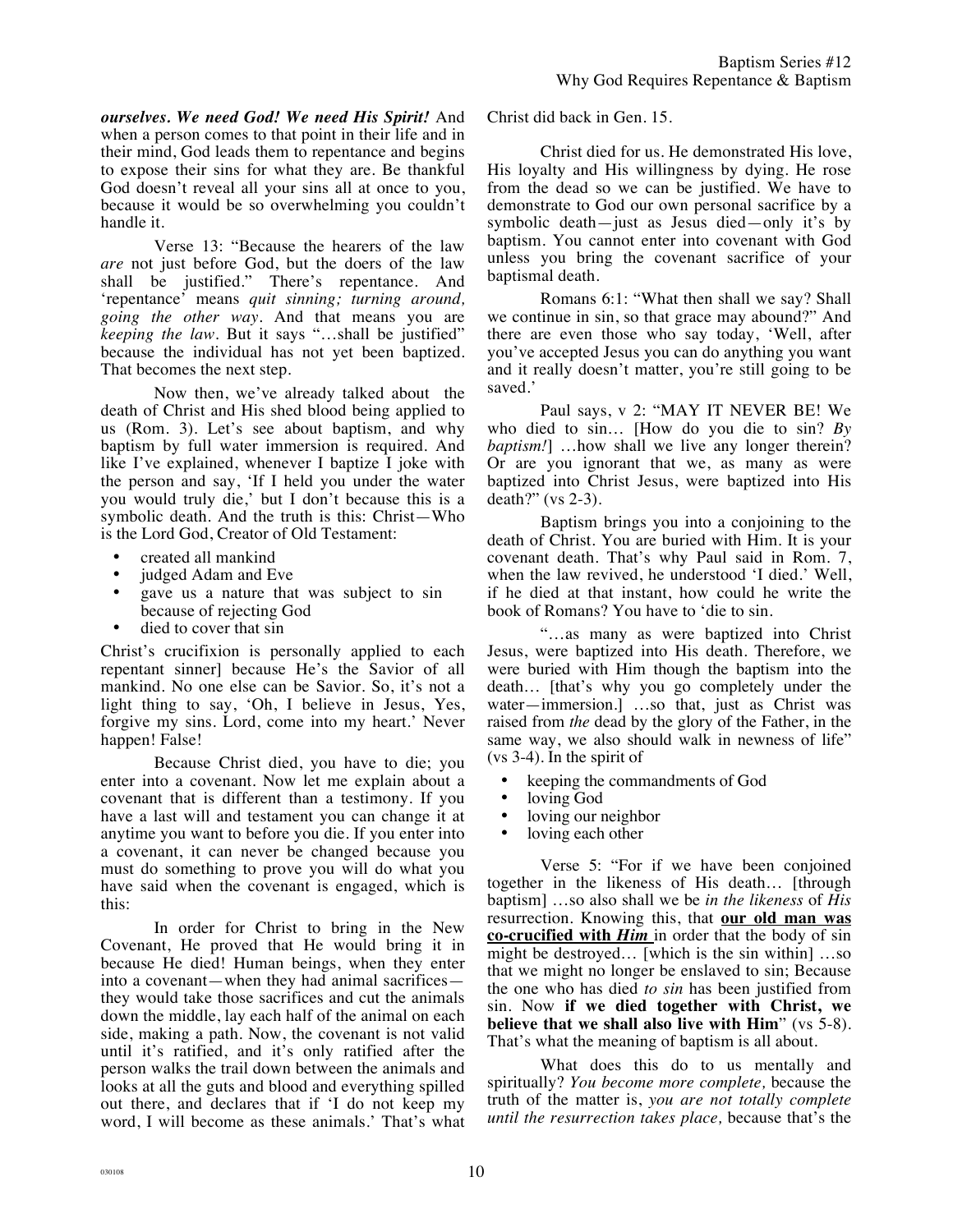plan of God for those who receive the Holy Spirit.

Col. 2:6 shows what we also do after baptism; but it shows also what baptism and the Holy Spirit do to us in our heart and mind circumcision of the heart: Colossians 2:6: "Therefore, as you have received Christ Jesus the Lord, be walking in Him." How do you receive Him? *Repentance, baptism, receiving the Holy Spirit!* That's why God requires baptism.

Verse 7: "Being rooted and built up in Him, and being confirmed in the faith, exactly as you were taught, abounding in it with thanksgiving. Be on guard so that no one takes you captive through philosophy and vain deceit… [that is false prophets, and so forth] …according to the traditions of men, according to the elements of the world, and not according to Christ. For in Him dwells all the fullness of the Godhead bodily; And you are complete in Him…" (vs 6-10)—as far as your standing with God goes. Once you've repented and have been baptized and received the Holy Spirit, you are complete in Christ. You don't need Mary. You don't need the saints. You don't need Allah. You don't need any of those things. You need God the Father and Jesus Christ—you are complete.

"…Who is the Head of all principality and power in Whom you have also been circumcised with *the* circumcision not made by hands, in putting off the body of the sins of the flesh by the circumcision of Christ" (vs 10-11). That is a *spiritual* circumcision, *of the heart!* as Paul said.

Verse 12: "Having been buried with Him in baptism…" You bury the old man. You're cocrucified with Christ. You're conjointly part of the death of Christ. You come out of the 'watery grave to walk in newness of life.'

"…by which you have also been raised with *Him* through the inner working of God, Who raised Him from the dead. For you, who were *once* dead in *your* sins and in the uncircumcision of your flesh, He has *now* made alive with Him, having forgiven all your trespasses" (vs 12-13). That is why God requires repentance and baptism and the receiving of the Holy Spirit—so you have the *circumcision of the heart and the mind!* What that does then, that gives you something entirely different that you cannot have in any religion of this world, which is this:

- you now have access, through Jesus Christ, to God the Father in heaven above
- He is our High Priest
- He is the one Who is dealing with us
- He is the one Who is living in us<br>• He becomes then our continua
- He becomes then our continual atoning sacrifice

We can constantly go to God and have our sins

forgiven—day-by-day-by-day. That's why the model prayer is, 'Forgive us our sins, on a daily basis, as we forgive those who sin against us.' That's why God requires it. This is a tremendous thing! What God wants us to do, is

- grow in grace and knowledge
- walk in His way<br>• develop the char
- develop the character of God
- develop the mind of Christ
- develop the fruits of the Holy Spirit<br>• let our lives be changed within with
- let our lives be changed within, with God's Spirit

Once we're baptized, God then, with His Holy Spirit, begins revealing the hidden sins within, because the real evil is within and that needs to be wiped out. That needs to be changed. That's why we keep the Feast of Unleavened Bread, so that we understand that only Christ can take away the sins, the deep sins within, that need to be removed. They can't be removed any other way except by the power of the Holy Spirit, which is the circumcision of the heart and of the mind.

That's why God requires *repentance, baptism and circumcision of the heart*. And you enter into that covenant with Christ. You pledge your life unto death, that you will be faithful to God, just as Christ pledged His life unto death to reconcile you to God. *That's why we're co-crucified with Him!*

All Scriptures from *The Holy Bible in Its Original Order, A Faithful Version* by Fred R. Coulter

Scriptural References:

- 1) Ephesians 1:12-13
- 2) Acts 10:16-45
- 3) Matthew 28:18-20
- 4) Acts 10:44-48
- 5) Acts 11:1-4, 15-18
- 6) Acts 19:1-8
- 7) Galatians 2:11-21
- 8) Romans 3:3-26
- 9) Romans 2:4, 13
- 10) Romans 6:1-8
- 11) Colossians 2:6-13

Scriptures referenced, not quoted:

- Acts 2<br>• Ezekie
- Ezekiel 9<br>• 1 John 5:
- 1-John 5:21
- Genesis 15
- Romans 7

Also referenced:

Sermon Series: *Scripturalism vs Judaism* Books:

- *The God Delusion* by Richard Dawkins
- *The Code of Jewish Law* by Solomon Ganzfried & Hyman Goldin